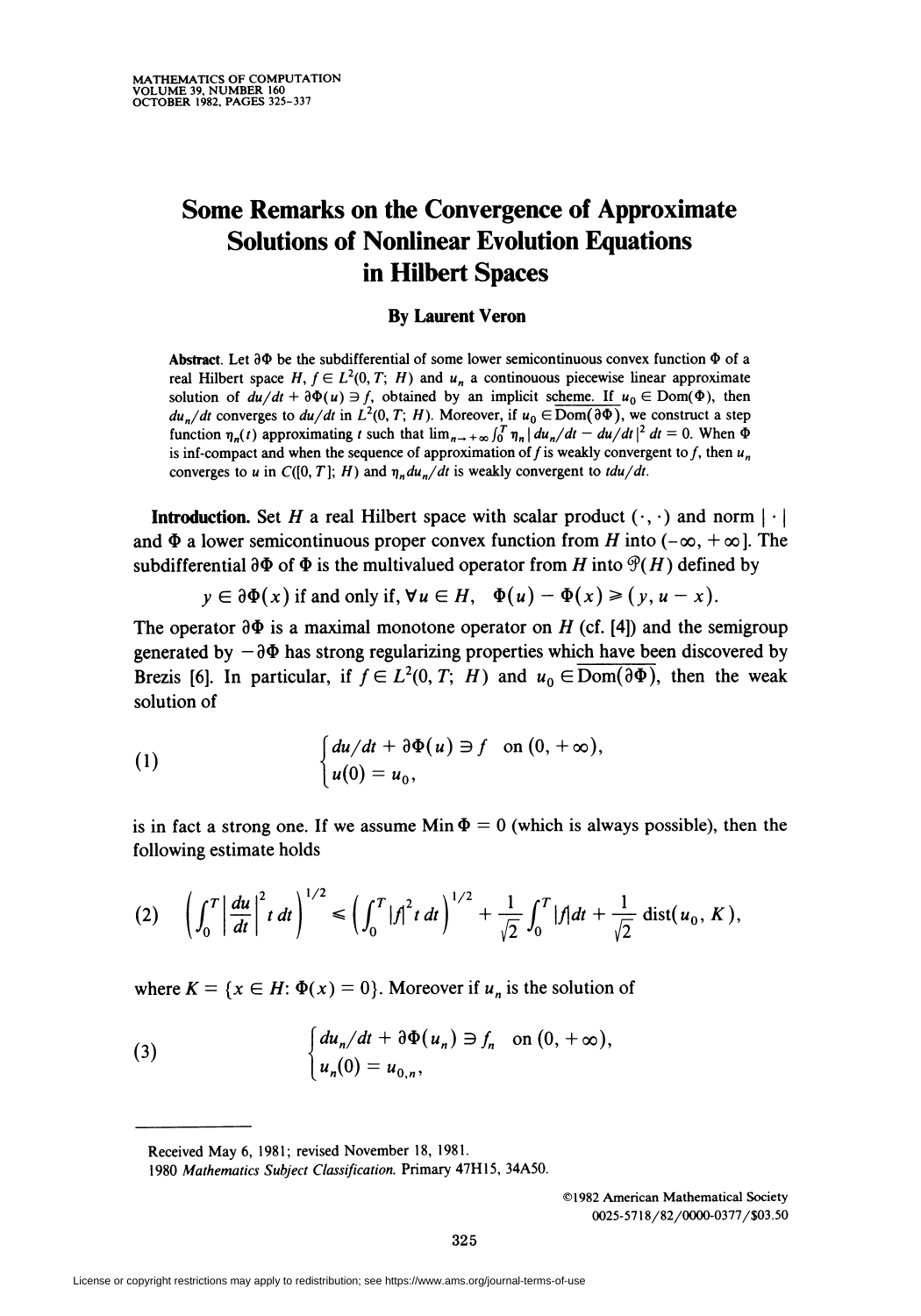and if  $\lim_{n \to \infty} u_{0,n} = u_0$  and  $\lim_{n \to \infty} \int_0^T |f - f_n|^2 dt = 0$ , then

(4) 
$$
\begin{cases} \text{(i)} & \lim_{n \to +\infty} \|u - u_n\|_{C([0,T];\,H)} = 0, \\ \text{(ii)} & \lim_{n \to +\infty} \int_0^T \left| \frac{du_n}{dt} - \frac{du}{dt} \right|^2 t \, dt = 0 \end{cases}
$$

However, it can be noticed that if  $(4)(i)$  is an obvious consequence of the properties of weak solutions and remains valid in more general cases, (4)(ii) was only discovered in 1977 (cf. [5] and [1] for a similar result).

In this paper we introduce the approximate solutions of (1) through the implicit scheme

(5) 
$$
\begin{cases} \frac{u_n^k - u_n^{k-1}}{t_n^k - t_n^{k-1}} + \partial \Phi(u_n^k) \ni f_n^k, & k = 1, 2, ..., N(n), \\ u_n^0 = u_0 \text{ and } 0 = t_n^0 < t_n^1 < \cdots < t_n^{N(n)} = T. \end{cases}
$$

If  $f_n$  is the step function taking the value  $f_n^k$  on  $(t_n^{k-1}, t_n^k)$ ,  $u_n$  the continuous piecewise linear function taking the value  $u_n^k$  at  $t_n^k$ , and  $\eta_n$  the step function taking the value  $t_n^{k-1}$  on  $(t_n^{k-1}, t_n^k)$ , then

(6) 
$$
\left(\int_0^T \left|\frac{du_n}{dt}\right|^2 \eta_n dt\right)^{1/2} \leq \left(\int_0^T \left|f_n\right|^2 \eta_n dt\right)^{1/2} + \sqrt{2} \int_0^T \left|f_n\right| dt + \frac{1}{\sqrt{2}} \text{ dist}(u_0, K).
$$

Moreover if  $\lim_{n\to+\infty}$  Max $_{0\leq k\leq N(n)}$  $(t_n^k - t_n^{k-1}) = 0$  and  $\lim_{n\to+\infty}$   $\int_0^T |f_n - f|^2 dt =$  $0,$  then

(7) 
$$
\begin{cases} (i) & \lim_{n \to +\infty} \|u_n - u\|_{C([0,T];\,H)} = 0, \\ (ii) & \lim_{n \to +\infty} \int_0^T \left| \frac{du_n}{dt} - \frac{du}{dt} \right|^2 \eta_n dt = 0 \end{cases}
$$

It must be noticed that if  $(7)(i)$  is already well known in more general cases (cf. [7]) and is more or less a consequence of the theorem of Crandall and Liggett,  $(7)(ii)$  is new and could be of some use in numerical analysis. However, in the general case it appears that it is not possible to obtain error estimates for the convergence of  $du_n/dt$ .

When  $\Phi$  is inf-compact and  $f_n$  weakly convergent to f in  $L^2(0, T; H)$ , then (7)(i) remains valid and  $\eta_n du_n/dt$  is weakly convergent to  $tdu/dt$  as  $n \to +\infty$ .

We give also an extension of that type of result for a more general operator  $A$ generating a semigroup  $(S(t))_{t\geq 0}$  which is compact for  $t > 0$ .

The Main Estimates. Set  $\Phi$  a lower continuous proper convex function from H into  $(-\infty, +\infty]$  such that Min  $\Phi = 0$  and  $K = \{x \in H: \Phi(x) = 0\}$ . For  $T > 0$  we set  $P_n = \{0 = t_n^0 < t_n^1 < \cdots < t_n^{N(n)} = T\}$  a partition of [0, T],  $\varepsilon_n^k = t_n^k - t_n^{k-1}$  and  $||P_n|| = Max_{0 \le k \le N(n)} \varepsilon_n^k$ . We define the two step functions  $\eta_n$  and  $f_n$  from [0, T] into **R** and *H*, respectively, as the functions taking the values  $t_n^{k-1}$  and  $f_n^k$  on  $(t_n^{k-1}, t_n^k)$ .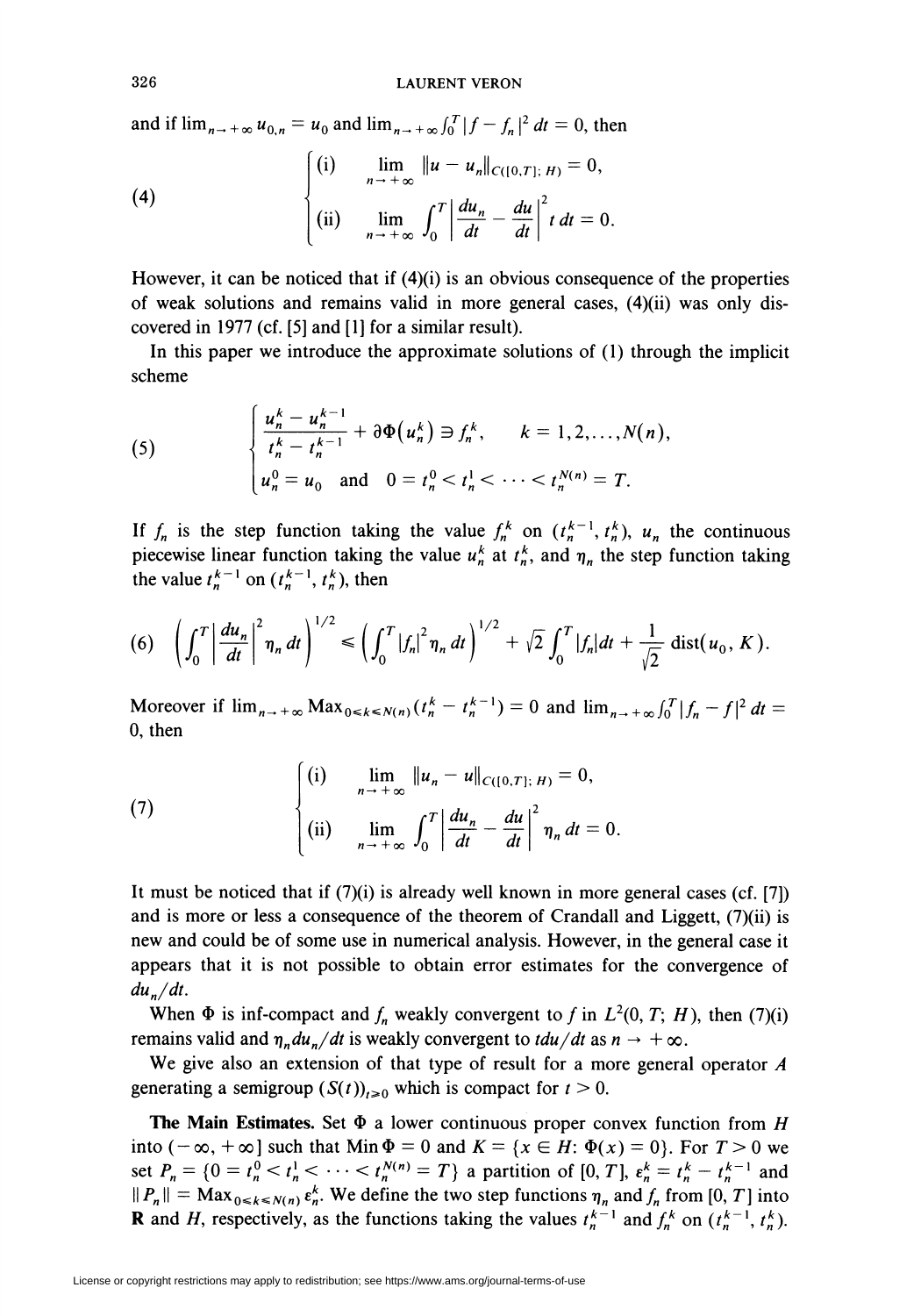Thanks to the maximal monotonicity of  $\partial \Phi$ , the sequence  $\{u_n^k\}_{k=0,\dots,N}$  is well defined by the following relations

(8) 
$$
\begin{cases} \frac{u_n^k - u_n^{k-1}}{\varepsilon_n^k} + \partial \Phi(u_n^k) \ni f_n^k, & k = 1, ..., N, \\ u_n^0 = u_0. & \end{cases}
$$

If  $u_n$  is the continuous piecewise linear function taking the value  $u_n^k$  at  $t_n^k$ , then

$$
u_n(t) = \frac{t_n^k - t}{\epsilon_n^k} u_n^{k-1} + \frac{t - t_n^{k-1}}{\epsilon_n^k} u_n^k \text{ and } \frac{du_n}{dt} = \frac{u_n^k - u_n^{k-1}}{\epsilon_n^k}
$$

on  $(t_n^{k-1}, t_n^k)$ .

THEOREM 1. Suppose  $u_0 \in \overline{\mathrm{Dom}(\partial \Phi)}$ . Then the following estimates hold:

(9) 
$$
\left(\int_0^T \left|\frac{du_n}{dt}\right|^2 \eta_n dt\right)^{1/2} \le \left(\int_0^T |f_n|^2 \eta_n dt\right)^{1/2} + \sqrt{2} \int_0^T |f_n| dt + \frac{1}{\sqrt{2}} \text{dist}(u_0, K),
$$

(10)  

$$
\left(\int_{\delta}^{T} \left|\frac{du_n}{dt}\right|^2 dt\right)^{1/2} \leq \left(\int_0^T \left|f_n\right|^2 dt\right)^{1/2} + \sqrt{\frac{2}{\delta}} \int_0^{\delta} |f_n| dt + \frac{1}{\sqrt{2\delta}} \text{dist}(u_0, K),
$$

for all  $\delta$  such that  $\delta = t_n^p$ ,  $1 \leq p \leq N(n)$ . Moreover if  $u_0 \in \text{Dom}(\Phi)$ , we have

(11) 
$$
\left(\int_0^T \left|\frac{du_n}{dt}\right|^2 dt\right)^{1/2} \le \left(\int_0^T \left|f_n\right|^2 dt\right)^{1/2} + \sqrt{\Phi(u_0)}.
$$

*Remark* 1. If we no longer assume Min  $\Phi = 0$ , we obtain inequalities similar to those of Theorem 1 in changing  $\Phi$  and  $f_n$ . To get this we consider  $x_0 \in \text{Dom}(\partial \Phi)$ and  $\xi \in \partial \Phi(x_0)$ , and we set  $\tilde{\Phi}(x) = \Phi(x) - \Phi(x_0) - (\xi, x - x_0)$  for  $x \in \text{Dom}(\Phi)$ and  $\tilde{f}_n = f_n - \xi$ . As  $\partial \tilde{\Phi} = \partial \Phi - \xi$ ,  $\{u_n^k\}$  satisfies (8) with  $\Phi$  and  $f_n$  replaced by  $\tilde{\Phi}$  and f and Min  $\Phi = 0$ .

*Remark* 2. If we let  $f_n = 0$  in Theorem 1, we deduce from (9) that

(12) 
$$
\left(\int_0^t \left|\frac{du_n}{dt}\right|^2 \eta_n dt\right)^{1/2} \leq \frac{1}{\sqrt{2}} \text{dist}(u_0, K),
$$

for any  $0 \le t \le T$ . If we want to have a pointwise estimate on  $du_n/dt$ , we have to suppose  $\varepsilon_n^k = T/N$ , for  $k = 0, 1, \ldots, N$ . We then deduce from the monotonicity of  $\partial \Phi$  that  $| du_n/dt |$  is nonincreasing. Hence

(13) 
$$
\left|\frac{du_n}{dt}(t)\right| = \frac{N}{T}|u_n^k - u_n^{k-1}| \leq \frac{1}{\sqrt{t_n^k t_n^{k-1}}} \text{ dist}(u_0, K),
$$

for any  $t_n^{k-1} < t < t_n^k$ ,  $k > 1$ .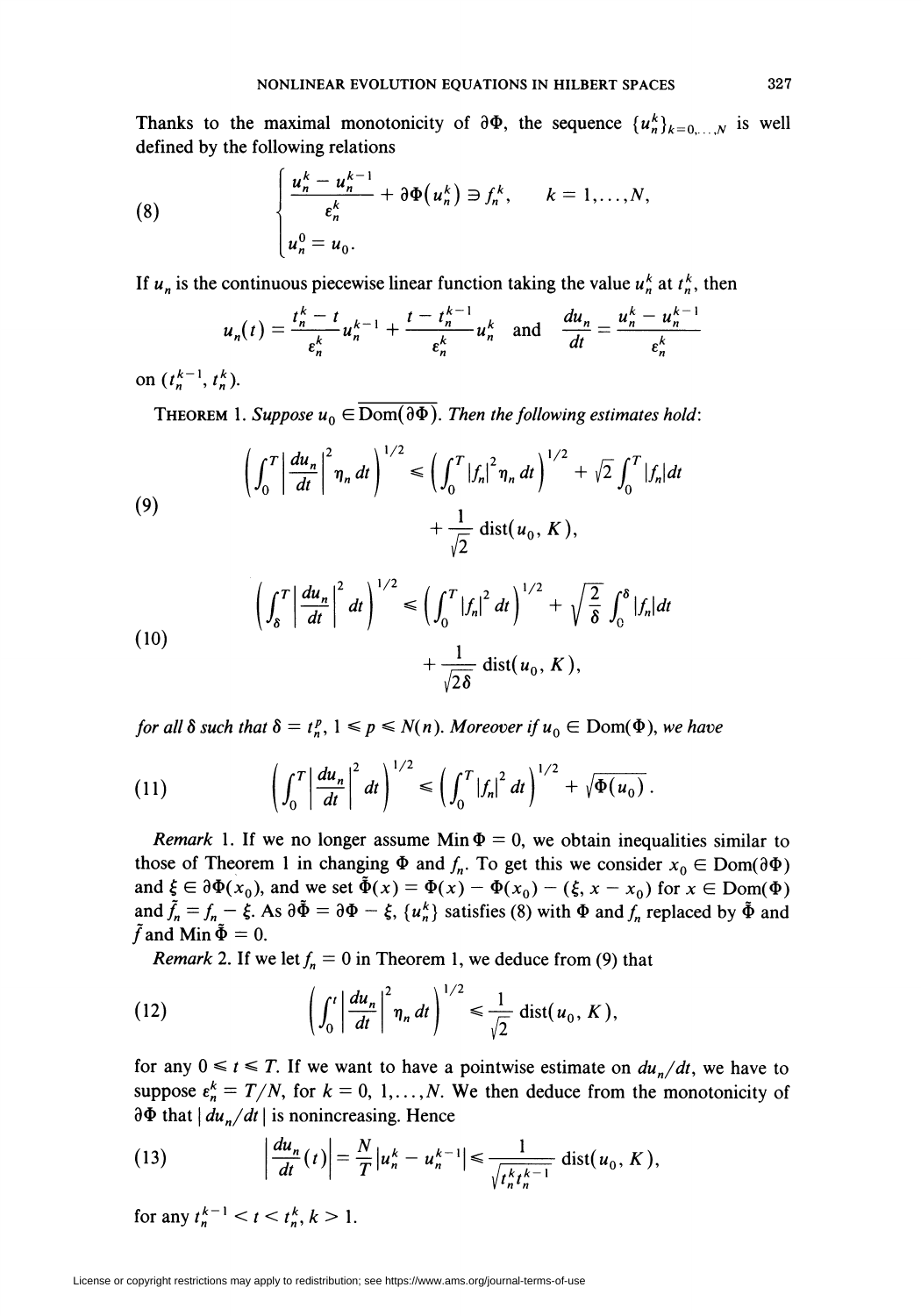Before proving our estimates we need the following result which is somewhat analogous to Lemma A.5 of [4].

**LEMMA** 1. Suppose  $\{a_n\}$  and  $\{b_n\}$  are two sequences of nonnegative numbers such that

(14) 
$$
\frac{1}{2}a_n^2 \leq \frac{1}{2}a_0^2 + \sum_{j=1}^n a_j b_j \quad \forall n \geq 0.
$$

**Then** 

(15) 
$$
a_n \leq a_0 + 2 \sum_{j=1}^n b_j \quad \forall n \geq 0
$$

*Proof.* By induction we define the nonnegative sequence  $\{\alpha_n\}_{n\geq 1}$  by

(16) 
$$
\frac{1}{2}\alpha_n^2 = \frac{1}{2}a_0^2 + \sum_{j=1}^n \alpha_j b_j \quad \forall n \ge 1.
$$

Then  $\alpha_n^2 - 2\alpha_n b_n - (a_0^2 + 2\Sigma_{i=1}^{n-1} \alpha_i b_i) = 0$ . But  $\alpha_{n-1}^2 = a_0^2 + 2\Sigma_{i=1}^{n-1} \alpha_i b_i$ , so  $\alpha_n^2$  $2\alpha_n b_n - \alpha_{n-1}^2 = 0$  and  $\alpha_n = b_n + \sqrt{b_n^2 + \alpha_{n-1}^2}$ . Hence  $\alpha_n \le 2b_n + \alpha_{n-1}$ , and  $\alpha_n \le a_0$ +  $2\sum_{j=1}^{n} b_j$ . As it is easy to see by induction that  $a_n \le \alpha_n$  for  $n \ge 1$ , we get (15).

*Proof of Theorem* 1. First we assume  $u_0 \in \text{Dom}(\Phi)$ , and we prove (11). From the definition of  $\{u_n^k\}$ , we have  $f_n^k - (u_n^k - u_n^{k-1})/\epsilon_n^k \in \partial \Phi(u_n^k)$ . Then

$$
\left(u_n^k-u_n^{k-1},f_n^k-\frac{u_n^k-u_n^{k-1}}{\varepsilon_n^k}\right)\geq \Phi(u_n^k)-\Phi(u_n^{k-1});
$$

so we get

$$
(17) \quad \frac{\left|u_n^k-u_n^{k-1}\right|^2}{\varepsilon_n^k}+\Phi\left(u_n^k\right)-\Phi\left(u_n^{k-1}\right)\leqslant \left(f_n^k,u_n^k-u_n^{k-1}\right) \quad \forall 1\leqslant k\leqslant N.
$$

Summing all those inequalities, we have

$$
\sum_{k=1}^N \frac{\left|u_n^k-u_n^{k-1}\right|^2}{\left(\epsilon_n^k\right)^2} \epsilon_n^k + \Phi\big(u_n^N\big) - \Phi\big(u_0\big) \leqslant \sum_{k=1}^N \left(f_n^k, \frac{u_n^k-u_n^{k-1}}{\epsilon_n^k}\right) \epsilon_n^k,
$$

that is,

(18) 
$$
\int_0^T \left| \frac{du_n}{dt} \right|^2 dt + \Phi(u_n^N) \leq \Phi(u_0) + \int_0^T \left( f_n, \frac{du_n}{dt} \right) dt.
$$

So we deduce  $(11)$ .

From (17) we get for  $1 \le k \le N$ ,

$$
(19) \quad \frac{|u_n^k - u_n^{k-1}|}{(\epsilon_n^k)^2} \epsilon_n^k t_n^{k-1} + \big(\Phi\big(u_n^k\big) - \Phi\big(u_n^{k-1}\big)\big) t_n^{k-1} \leqslant \left(f_n^k, \frac{u_n^k - u_n^{k-1}}{\epsilon_n^k}\right) \epsilon_n^k t_n^{k-1}.
$$

Summing those inequalities and using the fact that

$$
\sum_{k=1}^{N} (\Phi(u_n^k) - \Phi(u_n^{k-1}))t_n^{k-1} = \Phi(u_n^N)t_n^{N-1} - \sum_{k=1}^{N-1} \Phi(u_n^k)(t_n^k - t_n^{k-1})
$$
  
=  $\Phi(u_n^N)t_n^{N-1} - \sum_{k=1}^{N-1} \Phi(u_n^k)\epsilon_n^k$ ,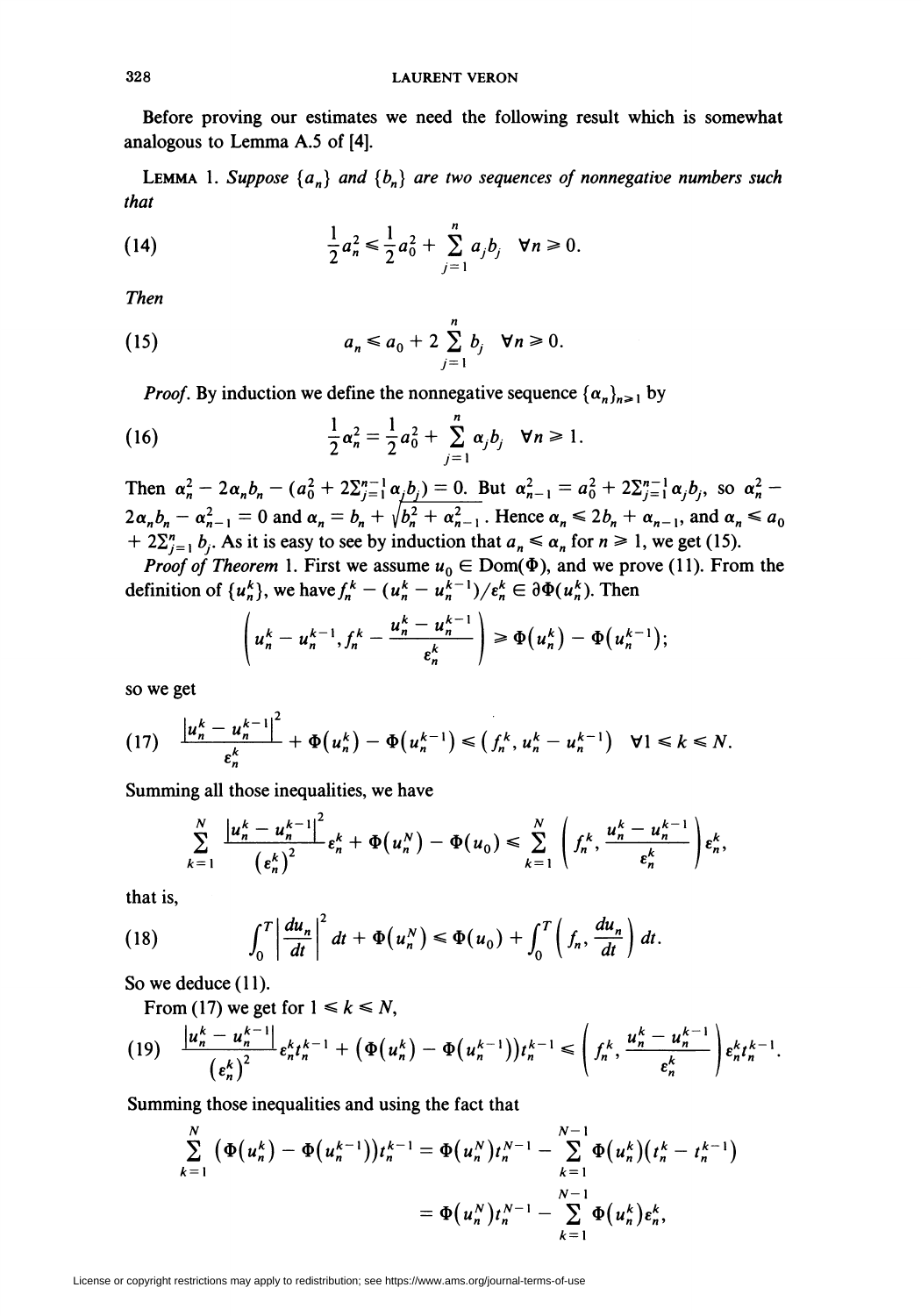we deduce that

$$
\sum_{k=1}^{N} \frac{|u_n^k - u_n^{k-1}|^2}{(e_n^k)^2} e_n^k t^{k-1} + \Phi(u_n^N) t^{N-1}
$$
\n
$$
\leq \sum_{k=1}^{N} \left( f_n^k, \frac{u_n^k - u_n^{k-1}}{e_n^k} \right) e_n^k t_n^{k-1} + \sum_{k=1}^{N-1} \Phi(u_n^k) e_n^k,
$$

and so, as  $\Phi \ge 0$  in H,

(20) 
$$
\int_0^T \left| \frac{du_n}{dt} \right|^2 \eta_n dt \leq \int_0^T \left( f_n, \frac{du_n}{dt} \right) \eta_n dt + \int_0^T \Phi(\tilde{u}_n) dt,
$$

where  $\tilde{u}_n$  is the step function taking the value  $u_n^k$  on  $(t_n^{k-1}, t_n^k)$ . By Schwarz inequality we get

(21) 
$$
\left(\int_0^T \left|\frac{du_n}{dt}\right|^2 \eta_n dt\right)^{1/2} \le \left(\int_0^T \Phi(\tilde{u}_n) dt\right)^{1/2} + \left(\int_0^T \left|f_n\right|^2 \eta_n dt\right)^{1/2}.
$$

On the other hand, we have for any  $v \in Dom(\Phi)$ 

$$
\Phi(v) - \Phi(u_n^k) \geqslant \left(f_n^k - \frac{u_n^k - u_n^{k-1}}{\varepsilon_n^k}, v - u_n^k\right).
$$

In particular, if  $v \in K$ ,  $\Phi(u_n^k) - \Phi(v) = \Phi(u_n^k)$  and

(22) 
$$
\Phi(u_n^k) + \left(\frac{u_n^k - u_n^{k-1}}{\varepsilon_n^k}, u_n^k - v\right) \leq (f_n^k, u_n^k - v) \quad \forall 1 \leq k \leq N.
$$

But  $(u_n^k - u_n^{k-1}, u_n^k - v) = ((u_n^k - v) - (u_n^{k-1} - v), u_n^k - v) \ge \frac{1}{2} |u_n^k - v|^2 - \frac{1}{2} |u_n^{k-1} - v|^2$ . So we get from (22)

$$
\sum_{k=1}^N \Phi(u_n^k) \epsilon_n^k + \frac{1}{2} |u_n^N - v|^2 \leq \sum_{k=1}^N (f_n^k, u_n^k - v) \epsilon_n^k + \frac{1}{2} |u_0 - v|^2,
$$

that is,

(23) 
$$
\int_0^T \Phi(\tilde{u}_n) dt + \frac{1}{2} |u_n^N - v|^2 \leq \frac{1}{2} |u_0 - v|^2 + \int_0^T (f_n, \tilde{u}_n - v) dt.
$$

Moreover, that last inequality remains true if we replace  $T = t_n^N$  by  $t_n^k$  and  $u_n^N$  by  $u_n^k$ , so

(24)  

$$
\frac{1}{2} |u_n^k - v|^2 + \sum_{j=1}^k \tilde{\Phi}(u_n^j) \varepsilon_n^j
$$
  

$$
\leq \frac{1}{2} |u_0 - v|^2 + \sum_{j=1}^N \varepsilon_n^j |f_n^j| \left( |u_n^j - v|^2 + 2 \sum_{i=1}^j \Phi(u_n^i) \varepsilon_n^i \right)^{1/2}.
$$

By applying Lemma 1, we deduce

(25) 
$$
\left( |u_n^k - v|^2 + 2 \sum_{j=1}^k \Phi(u_n^j) \epsilon_n^j \right)^{1/2} \le |u_0 - v| + 2 \sum_{j=1}^k |f_n^j| \epsilon_n^j.
$$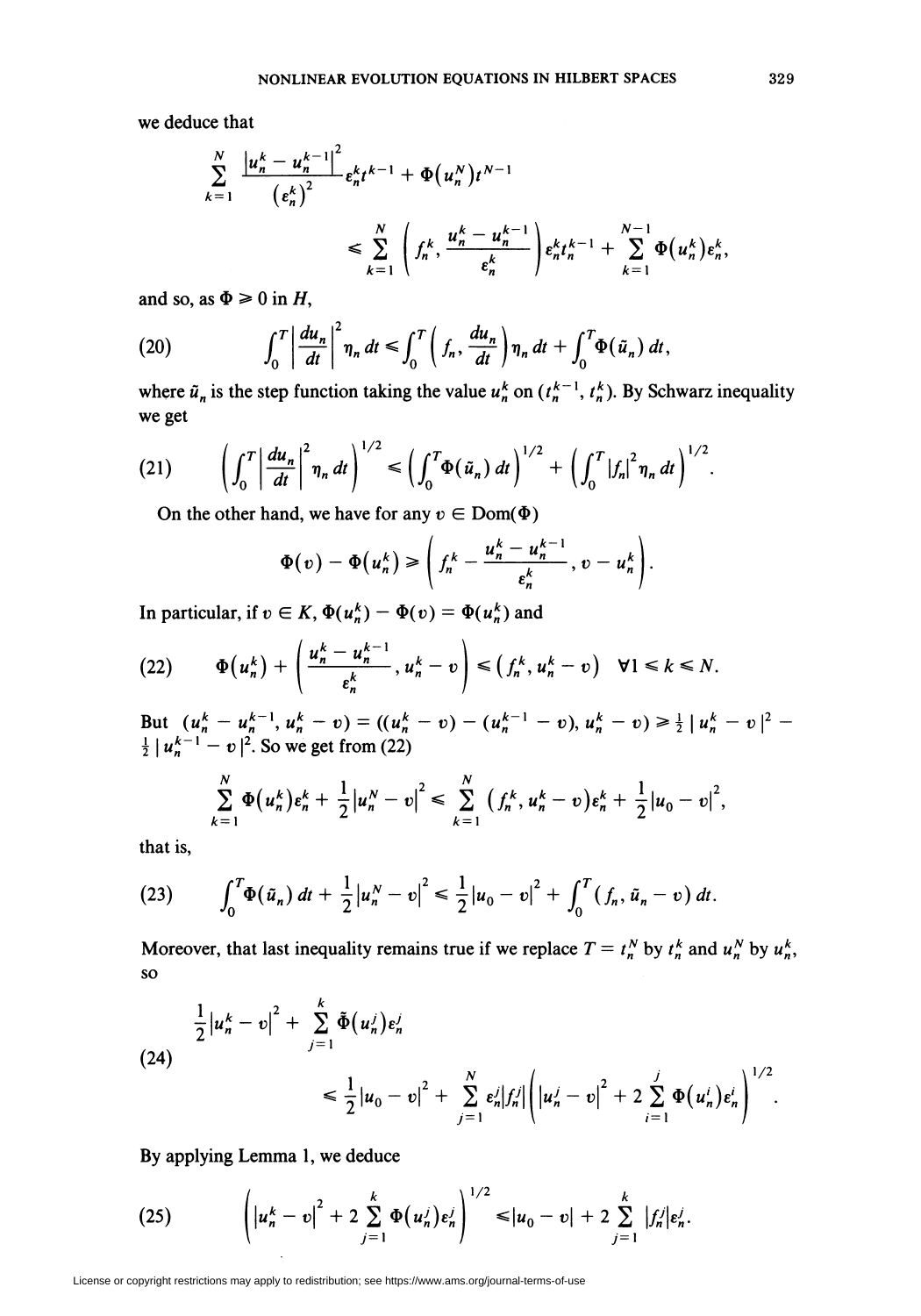In particular, for  $k = N$ , we have

(26) 
$$
\left(\int_0^T \Phi(\tilde{u}_n) dt\right)^{1/2} \leq \frac{1}{\sqrt{2}}|u_0 - v| + \sqrt{2} \int_0^T |f_n| dt.
$$

From that inequality and (21) we get (9) when  $u_0 \in Dom(\Phi)$ . For  $u_0 \in Dom(\partial \Phi)$  = Dom( $\Phi$ ), we consider  $\{u_{0,m}\}\in \text{Dom}(\Phi)$  such that  $u_{0,m}\to_{m\to\infty}u_0$ . If  $\{u_{n,m}\}$  is the sequence of continuous piecewise linear approximate solutions defined by the same implicit scheme as  $u_n$ , with initial data  $u_{0,m}$  instead of  $u_0$ , then  $||u_n - u_{n,m}||_{C([0,T]; H)}$  $\leq |u_0 - u_{0,m}|$ . Hence we get (9) as  $\lim_{m \to +\infty} du_{n,m}/dt = du_n/dt$ , uniformly on  $[0, T]$ .

In order to get (10), set  $\delta = t_n^p$  for some  $p \ge 1$ . We have

$$
\frac{1}{\delta}\int_0^\delta \Phi(\tilde{u}_n)\,dt\in\big[\mathrm{Min}\big\{\Phi\big(u_n^i\big)\colon 1\leq i\leq p\big\}\,;\,\mathrm{Max}\big\{\Phi\big(u_n^i\big)\colon 1\leq i\leq p\big\}\big].
$$

If  $\text{Min}\{\Phi(u_n^i): 1 \le i \le p\} = \Phi(u_n^{k_0})$ , then  $\Phi(u_n^{k_0}) \le (1/\delta)\int_0^\delta \Phi(\tilde{u}_n) dt$ . In summing the inequalities (17) for  $k = k_0 + 1, \ldots, N$ , we get

$$
\int_{t_n^{k_0}}^T \left| \frac{du_n}{dt} \right|^2 dt + \Phi(u_n^N) - \Phi(u_0) \leq \int_{t_n^{k_0}}^T \left( f_n, \frac{du_n}{dt} \right) dt,
$$

so we have

$$
\left(\int_{\delta}^{T}\left|\frac{du_{n}}{dt}\right|^{2}dt\right)^{1/2}\leqslant\left(\int_{0}^{T}\left|\int_{n}\right|^{2}dt\right)^{1/2}+\left(\frac{1}{\delta}\int_{0}^{\delta}\Phi(\tilde{u}_{n})dt\right)^{1/2}.
$$

But, from (26) with T replaced by  $\delta$ , we have

$$
\left(\frac{1}{\delta}\int_0^{\delta}\Phi(\tilde{u}_n)\,dt\right)^{1/2}\leq \frac{1}{\sqrt{2\delta}}\left|u_0-v\right|+\sqrt{\frac{2}{\delta}}\int_0^{\delta}\left|f_n\right|dt.
$$

With those two last inequalities we deduce (10).

Remark 3. By changing slightly the proof of (9) we can also obtain the following inequality valid for any  $v \in \text{Dom}(\Phi)$ :

(27) 
$$
\left(\int_0^T \left|\frac{du_n}{dt}\right|^2 \eta_n dt\right)^{1/2} \le \left(\int_0^T \left|f_n\right|^2 \eta_n dt\right)^{1/2} + \sqrt{2} \int_0^T \left|f_n\right| dt + \frac{1}{\sqrt{2}} |u_0 - v| + \sqrt{T \Phi(v)}.
$$

To get this, we start from

$$
\Phi(v) - \Phi(u_n^k) \ge \left(f_n^k - \frac{u_n^k - u_n^{k-1}}{\varepsilon_n^k}, v - u_n^k\right) \quad \forall v \in \text{Dom}(\Phi),
$$

and then we get

$$
\int_0^T \Phi(\tilde{u}_n) dt + \frac{1}{2} |u_n^N - v|^2 \leq \frac{1}{2} |u_0 - v|^2 + T\Phi(v) + \int_0^T (f_n, \tilde{u}_n - v) dt.
$$

Using (24) (with  $\frac{1}{2} | u_0 - v |^2$  replaced by  $\frac{1}{2} | u_0 - v |^2 + T \Phi(v)$ ) and Lemma 1 we deduce (27).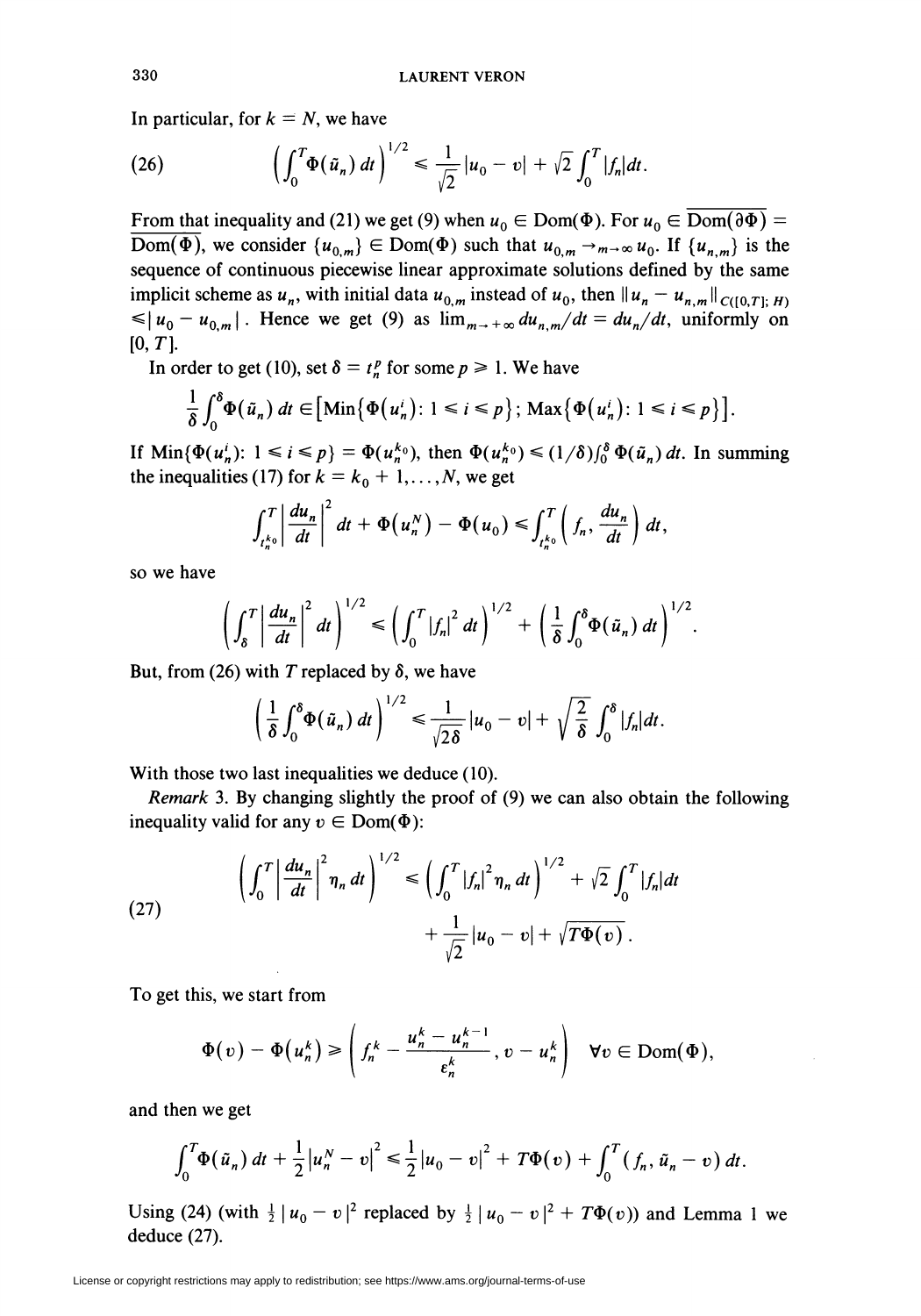The Convergence Theorems. We still keep the notations of the first section and we suppose that  $u$  is the strong solution of

(28) 
$$
\begin{cases} \frac{du}{dt} + \partial \Phi(u) \ni f \text{ on } (0, +\infty), \\ u(0) = u_0, \end{cases}
$$

with  $u_0 \in \overline{\mathrm{Dom}(\partial \Phi)}$  and  $f \in L^2(0, T; H)$ . Our first result is the following

THEOREM 2. If  $u_0 \in \overline{\mathrm{Dom}(\partial \Phi)}$  and  $\lim_{n \to \infty} \|P_n\| = \lim_{n \to \infty} \int_0^T |f - f_n|^2 dt = 0$ , then

(29) 
$$
\begin{cases} (i) & \lim_{n \to +\infty} \|u_n - u\|_{C([0,T];\,H)} = 0, \\ (ii) & \lim_{n \to +\infty} \int_0^T \left| \frac{du_n}{dt} - \frac{du}{dt} \right|^2 \eta_n dt = 0. \end{cases}
$$

Moreover, if  $u_0 \in \text{Dom}(\Phi)$ , then

(30) 
$$
\lim_{n \to +\infty} \int_0^T \left| \frac{du_n}{dt} - \frac{du}{dt} \right|^2 dt = 0.
$$

Before proving Theorem 2, first notice that  $(29)(i)$  is known in quite more general cases (cf. [7]). We first need the following result.

**LEMMA 2.** Suppose  $u_0 \in \text{Dom}(\partial \Phi)$  and  $\lim_{n \to +\infty} ||P_n|| = \lim_{n \to +\infty} \int_0^T |f - f_n|^2 dt$  $= 0$ . Then  $\eta_n du_n/dt$  converges weakly to tdu/dt in  $L^2(0, T; H)$ .

*Proof.* As  $||P_n|| \to 0$ , for every  $\epsilon > 0$ , there exists  $n_0 \in \mathbb{N}$  such that  $\eta_n(t) > \epsilon/2$  on  $(\varepsilon, T]$  for any  $n \ge n_0$ . By Theorem 1 and classical results on maximal monotone operators (cf. [4])  $du_n/dt$  converges weakly to  $du/dt$  in  $L^2_{loc}((0, T]; H)$ .

Set  $\psi \in L^2(0, T; H)$ . For any  $\alpha > 0$ , we have

$$
\int_0^T \left( \eta_n \frac{du_n}{dt} - t \frac{du}{dt}, \psi \right) dt = \int_0^{\alpha} \left( \eta_n \frac{du_n}{dt} - t \frac{du}{dt}, \psi \right) dt + \int_{\alpha}^T \left( \eta_n \frac{du_n}{dt} - t \frac{du}{dt}, \psi \right) dt.
$$

When *n* tends to  $+\infty$ ,  $\eta_n(t) - t$  tends to 0, uniformly with respect to *t*, so

$$
\lim_{n \to +\infty} \int_{\alpha}^{T} \left( \eta_n \frac{du_n}{dt} - t \frac{du}{dt}, \psi \right) dt = 0.
$$

Set  $\delta > 0$ . There exists  $v \in Dom(\Phi)$  such that  $|u_0 - v| < \delta$ . For such a v there exists  $\alpha_0 > 0$  such that for  $0 < \alpha \le \alpha_0$  and  $n \in \mathbb{N}$  we have (see Remark 3)

$$
\left(\int_0^{\alpha} \left|f_n\right|^2 \eta_n \, dt\right)^{1/2} + \sqrt{2} \int_0^{\alpha} \left|f_n\right| \, dt + \sqrt{\alpha \Phi(v)} < \delta,
$$

as  $|f_n|$  is uniformly equi-integrable on  $(0, T)$ . Hence  $(\int_0^{\alpha} | du_n/dt|^2 \eta_n dt)^{1/2} < 2\delta$ . If  $\alpha$  is also fixed such that  $\left( \int_0^{\alpha} \frac{du}{dt} \right)^2 t^2 dt$ , we deduce

$$
\limsup_{n\to+\infty}\left|\int_0^T\left(\eta_n\frac{du_n}{dt}-t\frac{du}{dt},\psi\right)dt\right|<3\delta\|\psi\|_{L^2(0,T;\,H)}.
$$

Hence  $\eta_n du_n/dt - tdu/dt$  converges weakly to 0 in  $L^2(0, T; H)$  and similarly  $\eta_n(du_n/dt - du/dt)$ , as  $\lim_{n \to +\infty} \int_0^T(t - \eta_n) | du/dt |^2 dt = 0.$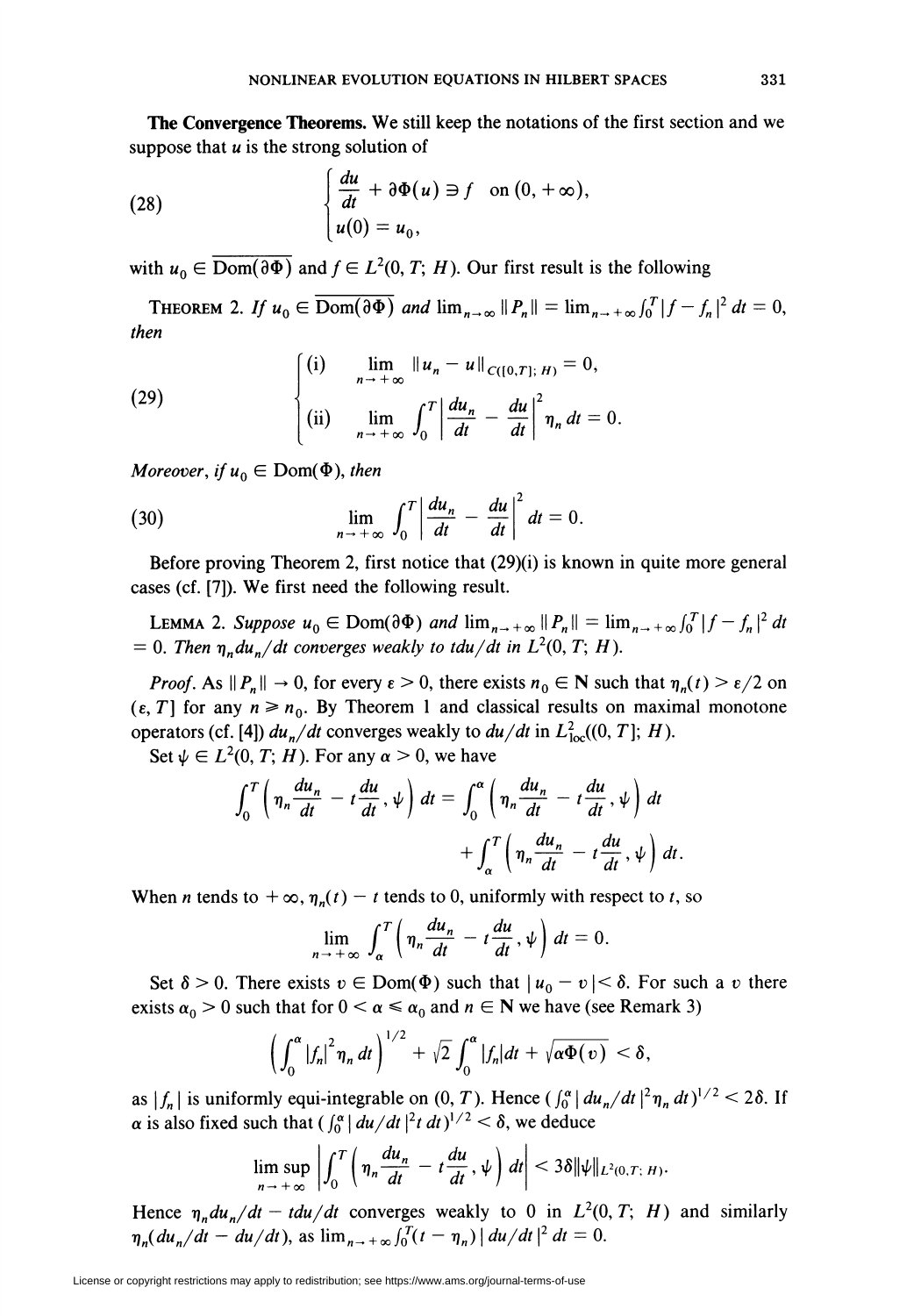LEMMA 3. Under the hypotheses of Lemma 2, we have

(31) 
$$
\limsup_{n \to +\infty} \int_0^T \Phi(\tilde{u}_n) dt \leq \int_0^T \Phi(u) dt,
$$

 $\tilde{u}_n$  being the step function taking the value  $u_n^k$  on  $(t_n^{k-1}, t_n^k)$ .

*Proof.* We start from the following inequalities valid for  $v \in Dom(\Phi)$  and  $1 \leq k \leq N$ .

(32) 
$$
\Phi(u(t)) - \Phi(u_n^k) \ge \left(f_n^k - \frac{u_n^k - u_n^{k-1}}{\varepsilon_n^k}, u(t) - u_n^k\right),
$$

(33) 
$$
\Phi(v) - \Phi(u_n^k) \ge \left(f_n^k - \frac{u_n^k - u_n^{k-1}}{\varepsilon_n^k}, v - u_n^k\right).
$$

From (33) we deduce

$$
t_n^k \Phi(v) - \int_0^{t_n^k} \Phi(\tilde{u}_n) dt \ge \int_0^{t_n^k} (f_n, v - \tilde{u}_n) dt - \sum_{j=1}^k (u_n^j - u_n^{j-1}, v - u_n^j).
$$
  
But  $-(u_n^j - u_n^{j-1}, v - u_n^j) \ge \frac{1}{2} |u_n^j - v|^2 - \frac{1}{2} |u_n^{j-1} - v|^2$ , so we get  
(34)  $\int_0^{t_n^k} \Phi(\tilde{u}_n) dt \le t_n^k \Phi(v) - \int_0^{t_n^k} (f_n, v - \tilde{u}_n) dt - \frac{1}{2} |v - u_n^k|^2 + \frac{1}{2} |v - u_0|^2$ .

On the other hand we have from (32) (integrating over  $(t_n^j, t_n^{j+1})$  and summing for  $j = k, \ldots, N$ 

$$
(35) \quad \int_{t_n^k}^T \Phi(\tilde{u}_n) dt \leq \int_{t_n^k}^T \Phi(u) dt - \int_{t_n^k}^T (f_n, u - \tilde{u}_n) dt + \int_{t_n^k}^T \left(\frac{du_n}{dt}, u - \tilde{u}_n\right) dt.
$$

From (34) and (35) we get for  $v \in Dom(\Phi)$ 

$$
(36) \int_0^T \Phi(\tilde{u}_n) dt \leq t_n^k \Phi(v) - \int_0^{t_n^k} (f_n, v - \tilde{u}_n) dt - \frac{1}{2} |v - u_n^k|^2 + \frac{1}{2} |v - u_0|^2
$$
  

$$
\cdots + \int_{t_n^k}^T \Phi(u) dt - \int_{t_n^k}^T (f_n, u - \tilde{u}_n) dt + \int_{t_n^k}^T \left(\frac{du_n}{dt}, u - \tilde{u}_n\right) dt.
$$

For  $\varepsilon > 0$ , as  $||P_n|| \to_{n \to +\infty} 0$ , there exists a sequence  $\{t_n^{k_n}\}$  such that  $t_n^{k_n} \to \varepsilon$ . As  $\{f_n\}$  and  $\{du_n/dt\}$  remain bounded in  $L^2(t_n^k, T; H)$  independently of n and as  $u - \tilde{u}_n$  goes to 0 in  $L^{\infty}(0, T; H)$  when *n* tends to  $+\infty$ , we deduce from (36)

(37) 
$$
\limsup_{n \to +\infty} \int_0^T \Phi(\tilde{u}_n) dt \leq \epsilon \Phi(v) - \int_0^{\epsilon} (f, v - u) dt - \frac{1}{2} |v - u(\epsilon)|^2
$$

$$
\cdots + \frac{1}{2} |v - u_0|^2 + \int_{\epsilon}^T \Phi(u) dt.
$$

As u is continuous, we deduce (31) in letting  $\varepsilon \to 0$ .

*Proof of Theorem* 2. First we prove (29)(ii) by supposing  $u_0 \in \overline{\mathrm{Dom}(\partial \Phi)}$ . From  $(19)$ , as in the proof of Theorem 1, we get

$$
(38) \qquad \int_0^T \left|\frac{du_n}{dt}\right|^2 \eta_n \, dt + t_n^{N-1} \Phi\big(u_n^N\big) \leqslant \int_0^T \Phi\big(\tilde{u}_n\big) \, dt + \int_0^T \left(f_n, \frac{du_n}{dt}\right) \eta_n \, dt.
$$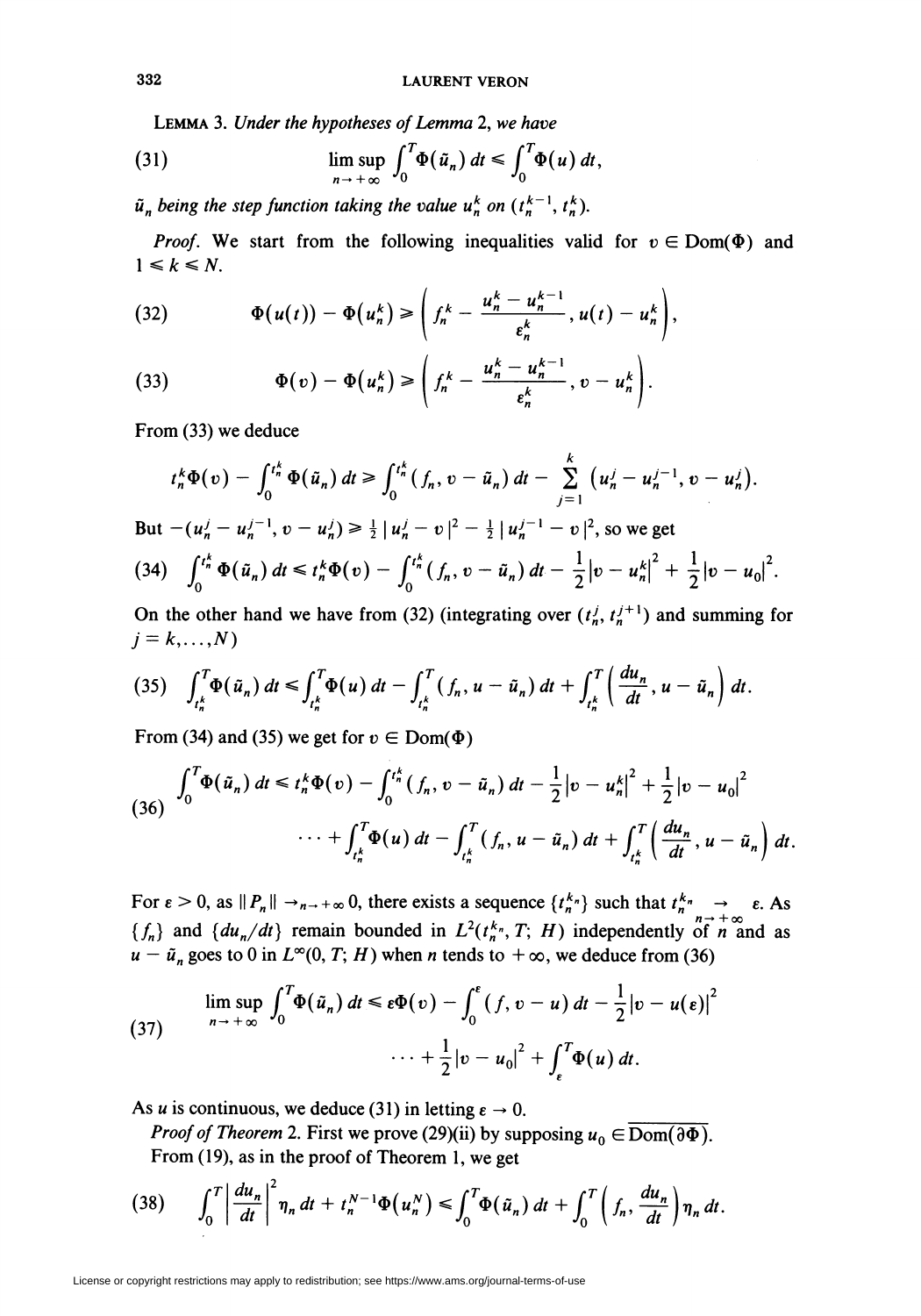But we also have, obviously,

(39) 
$$
\int_0^T \left| \frac{du}{dt} \right|^2 t \, dt + T \Phi(u(T)) = \int_0^T \Phi(u) \, dt + \int_0^T \left( f, \frac{du}{dt} \right) t \, dt.
$$

Moreover as  $\lim_{n \to +\infty} t_n^{N-1} = T$ ,  $T\Phi(u(T)) \leq \liminf_{n \to +\infty} t_n^{N-1}\Phi(u_n^N)$ . Using the fact that  $\lim_{n \to +\infty} \int_0^T (f_n, du_n/dt)\eta_n dt = \int_0^T (f, du/dt)dt$  dt and Lemma 2, we deduce

(40) 
$$
\limsup_{n \to +\infty} \int_0^T \left| \frac{du_n}{dt} \right|^2 \eta_n dt \leq \int_0^T \left| \frac{du}{dt} \right|^2 t dt.
$$

As  $\{\sqrt{\eta_n} du_n/dt\}$  converges weakly in  $L^2(0, T; H)$  to  $\sqrt{t} du/dt$ , we conclude that

$$
\lim_{n\to+\infty}\int_0^T\left|\frac{du_n}{dt}\sqrt{\eta_n}-\frac{du}{dt}\sqrt{t}\right|^2dt=0.
$$

But

$$
\left\{\int_0^T \left|\frac{du_n}{dt} - \frac{du}{dt}\right|^2 \eta_n dt\right\}^{1/2}
$$
\n
$$
\leq \left\{\int_0^T \left|\frac{du_n}{dt}\sqrt{\eta_n} - \frac{du}{dt}\sqrt{t}\right|^2 dt\right\}^{1/2} + \left\{\int_0^T \left|\frac{du}{dt}\right|^2 \left(\sqrt{t} - \sqrt{\eta_n}\right)^2 dt\right\}^{1/2}.
$$

From Lebesgue's theorem and the estimate (2),

$$
\lim_{n\to+\infty}\int_0^T\left|\frac{du}{dt}\right|^2\left(\sqrt{t}-\sqrt{\eta_n}\right)^2dt=0,
$$

so we get  $(29)(ii)$ .

To prove (30), first we notice that  $\{du_n/dt\}$  remains bounded in  $L^2(0, T; H)$  when  $u_0 \in \text{Dom}(\Phi)$ . Hence, from the maximality of  $\partial \Phi$ , it converges weakly in  $L^2(0, T; H)$  to  $du/dt$ . As we have already seen in the proof of Theorem 1, we have

$$
\int_0^T \left| \frac{du_n}{dt} \right|^2 dt \leq \Phi(u_0) + \int_0^T \left( f_n, \frac{du_n}{dt} \right) dt - \Phi(u_n^N),
$$

so we get

(41) 
$$
\limsup_{n \to +\infty} \int_0^T \left| \frac{du_n}{dt} \right|^2 dt \leq \Phi(u_0) + \int_0^T \left( f, \frac{du}{dt} \right) dt - \Phi(u(T)).
$$

But as  $|du/dt|^2 = d(\Phi(u))/dt + (f, du/dt)$  a.e. on  $(0, T)$  (cf. [4]), integrating on  $(0, T)$  we obtain

$$
\limsup_{n \to +\infty} \int_0^T \left| \frac{du_n}{dt} \right|^2 dt \le \int_0^T \left| \frac{du}{dt} \right|^2 dt.
$$

So we have (30), which ends our proof.

Remark 4. Using similar devices, we can obtain the convergence result (29) in replacing the initial data  $u_0$  of  $\{u_n^k\}$  by a sequence  $\{u_{0,n}\}$  in  $\overline{\mathrm{Dom}(\partial \Phi)}$  such that  $u_{0,n} \rightarrow_{n \rightarrow +\infty} u_0$ . Moreover if  $u_{0,n} \in \text{Dom}(\Phi)$  and  $\Phi(u_{0,n}) \rightarrow \Phi(u_0)$ , we have (30).

Remark 5. We can also obtain some results concerning the convergence of  $\{\Phi(u_n)\}\$  from Theorem 2. For example, if  $u_0 \in \text{Dom}(\Phi)$ , we have

(42) 
$$
\lim_{n \to +\infty} \|\Phi(u_n) - \Phi(u)\|_{C([0,T])} = 0.
$$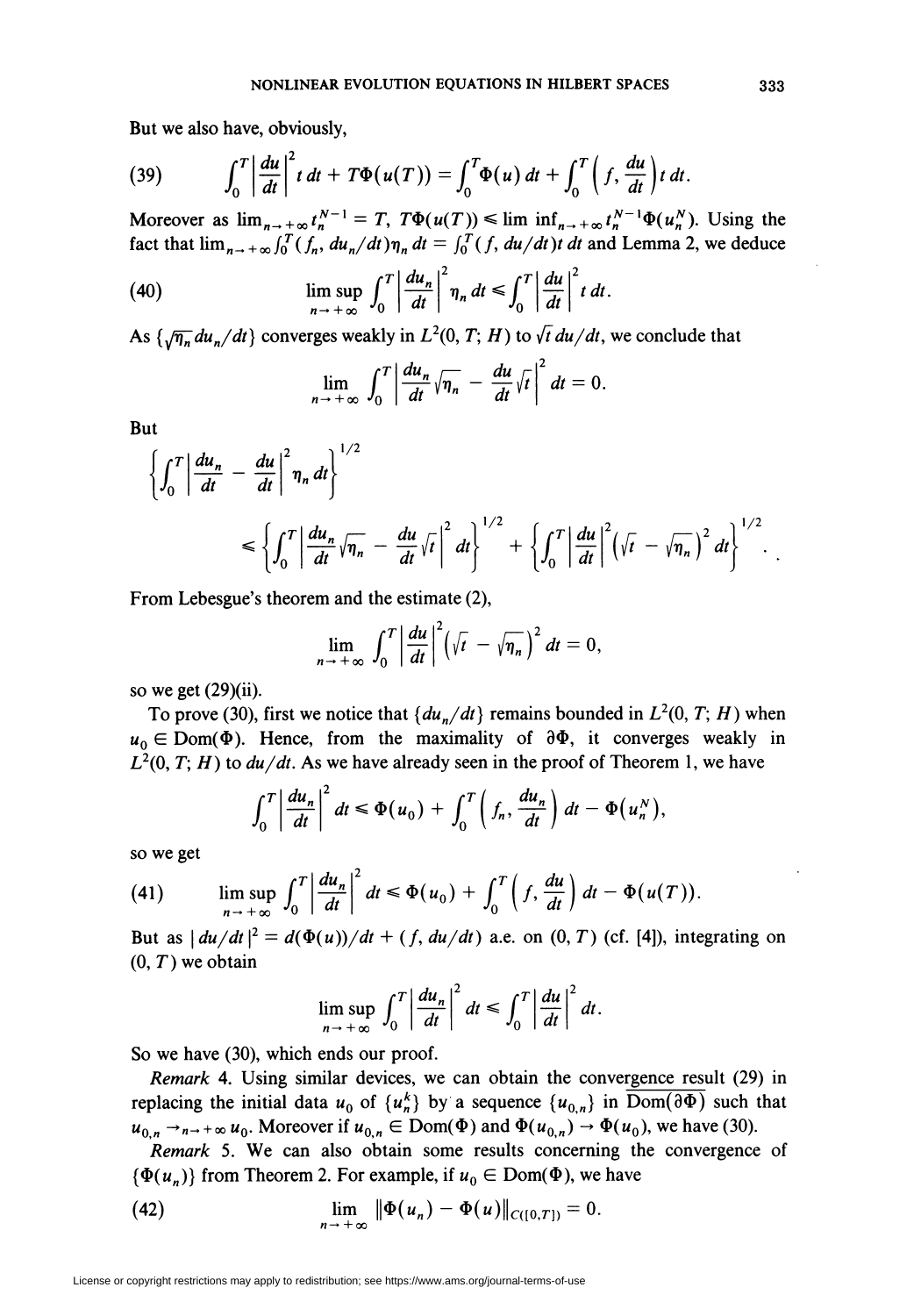**LAURENT VERON** 

In order to prove this, we start from (17) and we have for  $1 \le k \le N$ ,

(43) 
$$
\Phi(u_n^k) \leq \Phi(u_0) + \int_0^{t_n^k} \left(f_n, \frac{du_n}{dt}\right) - \int_0^{t_n^k} \left|\frac{du_n}{dt}\right|^2 dt.
$$

For  $t \in [0, T]$ , as  $||P_n|| \to 0$ , there exists a sequence  $\{t_n^{k_n}\}\$  such that  $\lim t_n^{k_n} = t$  and  $t_n^{k_n} > t$  so  $\Phi(u_n^{k_n}) = \Phi(\tilde{u}_n(t))$  and

(44) 
$$
\limsup_{n \to +\infty} \Phi(\tilde{u}_n(t)) \leq \Phi(u_0) + \int_0^t \left(f, \frac{du}{dt}\right) dt - \int_0^t \left|\frac{du}{dt}\right|^2 dt.
$$

But from [4]

$$
\Phi(u_0)+\int_0^t\left(f,\frac{du}{dt}\right)dt-\int_0^t\left|\frac{du}{dt}\right|^2dt=\Phi(u(t))\leq \liminf_{n\to+\infty}\Phi(\tilde{u}_n(t));
$$

hence  $\lim_{n\to+\infty}\Phi(\tilde{u}_n(t))=\Phi(u(t))$ , and it is not difficult to see that this limit is uniform on [0, T] and that  $\tilde{u}_n$  can be replaced by  $u_n$ .

For  $k \ge 0$  we set  $\Omega_k = \{v \in H: \Phi(v) + |v|^2 \le k\}$ . Our second result is the following

**THEOREM** 3. Suppose  $\Omega_k$  is compact for any  $k \ge 0$  and  $u_0 \in \overline{\mathrm{Dom}(\partial \Phi)}$ . If  $\lim_{n\to+\infty}$   $||P_n|| = 0$  and if  $f_n$  converges weakly to f in  $L^2(0, T; H)$ , then

(45) 
$$
\begin{cases} \text{(i)} & \lim_{n \to +\infty} \|u_n - u\|_{C([0,T];\,H)} = 0, \\ \text{(ii)} & \eta_n \frac{du_n}{dt} \to t \frac{du}{dt} \text{ weakly in } L^2(0,T;\,H) \text{ as } n \to +\infty \end{cases}
$$

Moreover if  $u_0 \in \text{Dom}(\Phi)$ , then  $du_n/dt$  converges weakly to  $du/dt$  in  $L^2(0, T; H)$ .

*Proof.* First we suppose that  $u_0 \in \text{Dom}(\Phi)$ . From (10)  $\{du_n/dt\}$  remains bounded in  $L^2(0, T; H)$ , so we deduce from (18), with N replaced by k, that  $\{\Phi(\tilde{u}_n(t))\}$  is bounded, uniformly with respect to t and n. From the convexity of the function  $\Phi$ , it is the same with  $\{\Phi(u_n(t))\}$ , and, as  $\{u_n(t)\}$  is bounded, the set  $\{u_n(t)\}$  is relatively compact in H for any  $t > 0$ . From (10) the set  $\{u_n\}$  is equicontinuous, so by Ascoli's theorem, it is relatively compact in  $C([0, T]; H)$ . Hence there exist a subsequence  $\{u_{n'}\}\$  and  $\tilde{u} \in H^1(0,T;H)$  such that  $u_{n'} \rightarrow u \rightarrow +\infty \tilde{u}$  in  $C([0,T];H)$  and  $du_{n'}/dt$  $\rightarrow_{n' \to +\infty} du/dt$  weakly in  $L^2(0, T; H)$ . Hence  $\tilde{u}$  satisfies (28) and is equal to u, so instead of the subsequence  $\{u_{n'}\}$  we can take  $\{u_{n}\}\$ in the previous convergences.

We suppose now that  $u_0 \in \overline{\text{Dom}(\partial \Phi)}$ . There exists a sequence  $\{u_{0,m}\}\$ in Dom $(\Phi)$ converging to  $u_0$  as  $m \to +\infty$ . If  $u_{n,m}$  is the continuous piecewise linear solution of (8) with initial data  $u_{0,m}$  instead of  $u_0$ , then  $||u_n - u_{n,m}||_{C([0,T]; H)} \le ||u_0 - u_{0,m}||$ . Hence  $\{u_n\}$  converges to u in  $C([0, T]; H)$ . But as Lemma 2 remains valid we have  $(45)(ii)$ .

Remark 6. Using classical estimates on convex functions, it is easy to check that  $\Phi((I + \lambda \partial \Phi)^{-1}x)$  ( $\lambda > 0$ ) remains bounded when x is bounded. If  $\Omega_k$  is compact for any  $k \ge 0$ , the resolvents  $(I + \lambda \partial \Phi)^{-1}$  are compact operators, and then the semigroup  $(S(t))_{t\geq 0}$  generated by  $-\partial \Phi$  is compact for  $t > 0$ . In the following section we give an extension of Theorem 3 to a more general situation.

*Remark* 7. As the convergence of  $\{du_n/dt\}$  in both Theorems 2 and 3 is obtained via weak compactness and lower semicontinuity arguments, it is clear that in the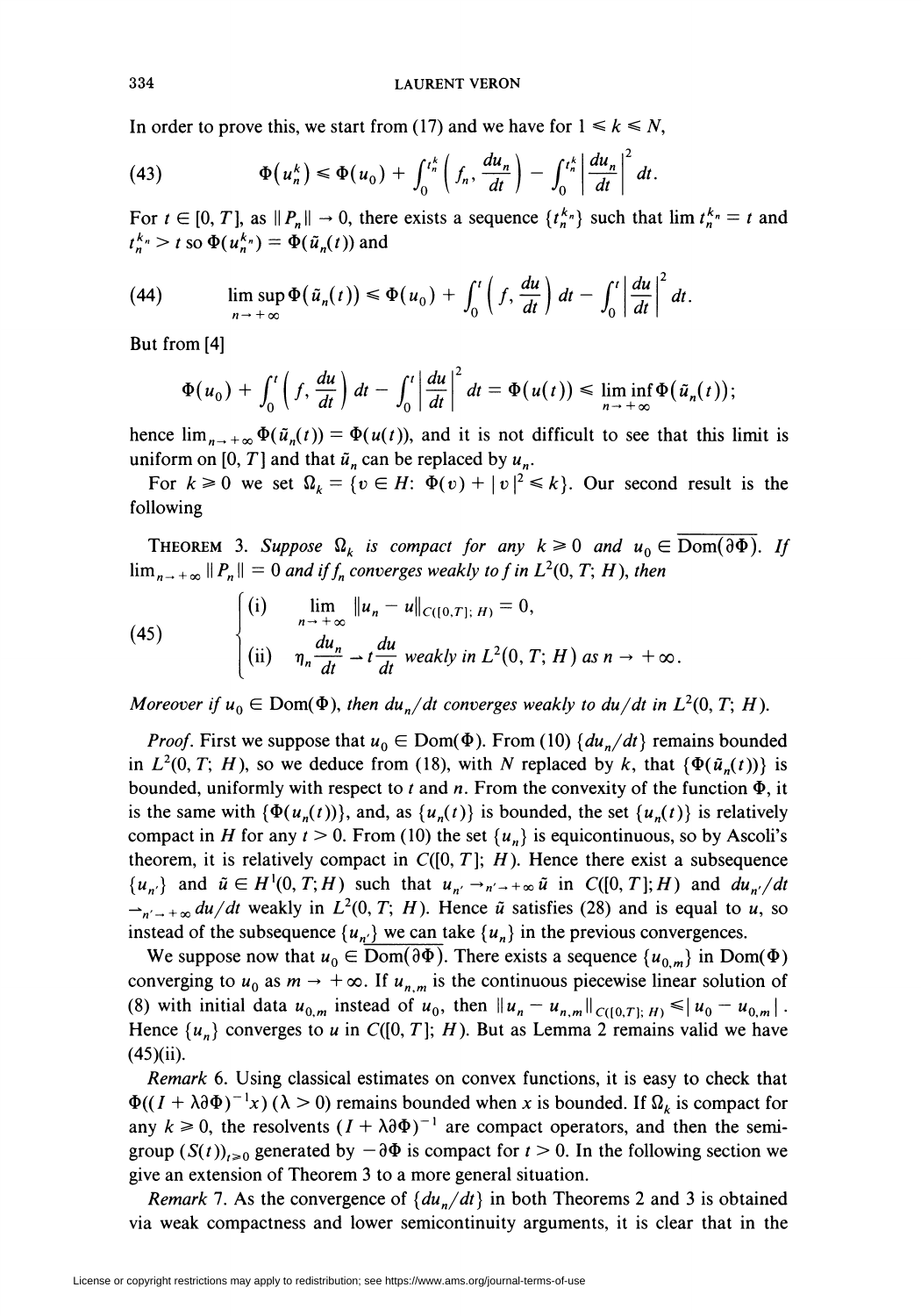general case it is not possible to obtain any error estimate of interest (see (55), Lemma 4). However, such error estimates should exist in many applications.

Extension to More General Operators. Set  $A$  a maximal monotone operator of  $H$ and  $(S(t))_{t\geq0}$  the semigroup of contractions of  $D(A)$  generated by  $-A$ . Thanks to the maximal monotonicity of A we can construct a sequence  $\{u_n^k\}$  with the relations

(46) 
$$
\begin{cases} \frac{u_n^k - u_n^{k-1}}{t_n^k - t_n^{k-1}} + A u_n^k \ni f_n^k, & k = 1, 2, ..., N(n), \\ u_n^0 = u_0 \in \overline{D(A)} \text{ and } 0 = t_n^0 < t_n^1 < \cdots < t_n^{N(n)} = T. \end{cases}
$$

We define the functions  $f_n$  and  $u_n$  as before. If f is a given function of  $L^1(0, T; H)$ , we set u the weak solution (cf.  $[4]$ ) of

(47) 
$$
\begin{cases} \frac{du}{dt} + Au \supseteq f \quad \text{on } [0, T], \\ u(0) = u_0 \in \overline{D(A)}, \end{cases}
$$

which means that  $u \in C([0, T]; H)$  satisfies  $u(0) = u_0$  and

(48) 
$$
\begin{cases} \frac{1}{2} |u(t) - x|^2 - \frac{1}{2} |u(s) - x|^2 \leq \int_s^t (u(\tau) - x, f(\tau) - y) d\tau, \\ \text{for any } x \in D(A), y \in Ax \text{ and } 0 \leq s \leq t \leq T. \end{cases}
$$

If h is defined on  $(0, T) \times (0, T)$ , we set

(49) 
$$
||h||^* = \inf \{ ||g||_{L^1(0,T)} + ||f||_{L^1(0,T)}, f \text{ and } g \in L^1(0,T),
$$

$$
|h(\sigma, \tau)| \le f(\sigma) + g(\tau) \text{ a.e. on } (0,T) \times (0,T) \},
$$

and we call W the completion of  $C([0, T] \times [0, T])$  for  $\|\cdot\|$ \* (cf. [7]).

THEOREM 4. Suppose the operators  $S(t)$  are compact for  $t > 0$ , the set of real valued functions  $h_n(\tau,\sigma) = |f_n(\tau) - f_n(\sigma)|$  is relatively compact in W,  $\lim_{n \to +\infty} ||P_n|| = 0$ and  $\{f_n\}$  converges weakly to f in  $L^1(0, T; H)$ . Then  $\{u_n\}$  converges to the solution u of (47) in  $C([0, T]; H)$ .

*Proof.* We set  $v_n$  the weak solution of

(50) 
$$
\begin{cases} dv_n/dt + Av_n \supseteq f_n \text{ on } (0, T), \\ v_n(0) = u_0 \in \overline{D(A)}. \end{cases}
$$

As the set  $\{|f_n|\}$  is uniformly equi-integrable on  $(0, T)$ , we deduce with a slight modification of the proof of Theorem 2 of [2] that  $\{v_n\}$  is relatively compact in  $C([0, T], H)$ , so there exist  $\tilde{u} \in C([0, T]; H)$  and a subsequence  $\{v_{n'}\}$  of  $\{v_{n}\}\$  such that  $v_{n'} \rightarrow \tilde{u}$  in  $C([0, T]; H)$ . For any  $x \in D(A)$ ,  $y \in Ax$ , and  $0 \le s \le t \le T$ , we have

(51) 
$$
\frac{1}{2}|v_{n'}(t)-x|^2-\frac{1}{2}|v_{n'}(s)-x|^2\leq \int_{s}^{t}(v_{n'}(\tau)-x,f_{n'}(\tau)-y) d\tau.
$$

Going to the limit in (51), we see that  $\tilde{u}$  is a weak solution of (47), so  $\tilde{u} = u$  and  $\lim_{n \to +\infty} v_n = u$  in  $C([0, T]; H)$ .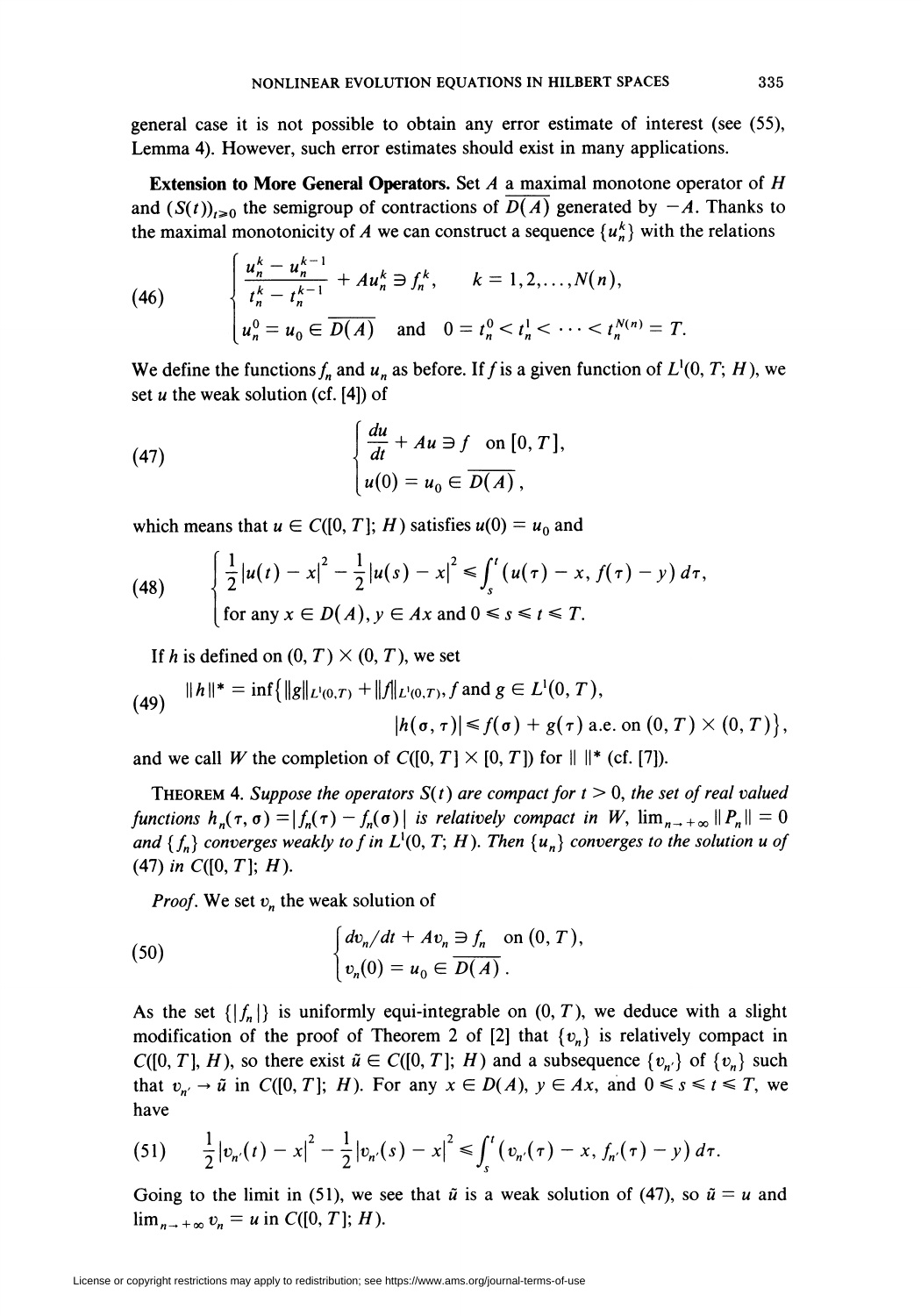At this point of the proof we need the following result:

LEMMA 4. Under the hypotheses of Theorem 4,  $u_n - v_n$  converges to 0 in  $C([0, T]; H)$  as  $n \to +\infty$ .

*Proof.* That result is a consequence of Theorem 2.8 of [7]. We first suppose that  $u_0 \in D(A)$ , and we consider a partition  $\tilde{P}_m$  which is a refinement of  $P_n$ :  $\tilde{P}_m =$  $\{0 = s_m^0 < s_m^1 < \cdots < s_m^M = T\}$ , and we construct the sequence  $\{\tilde{v}_m^j\}$  as follows

(52) 
$$
\begin{cases} \frac{\tilde{v}_m^j - \tilde{v}_m^{j-1}}{s_m^j - s_m^{j-1}} + A \tilde{v}_m^j \ni \tilde{f}_m^j, \quad j = 1, ..., M, \\ \tilde{v}_m^0 = u_0, \quad \tilde{f}_m^j = f_n^k \quad \text{if } (s_m^{j-1}, s_m^j) \subset (t_n^{k-1}, t_n^k). \end{cases}
$$

For  $y \in Au_0$  we set  $\omega_n(\tau - s) = \int_0^{|\tau - s|} (|f_n(\alpha)| + |y|) d\alpha$  and

(53) 
$$
G(\omega_n, h_n)(s, \tau) = \omega_n(\tau - s) + \begin{cases} \int_0^s h_n(\alpha, \tau - s + \alpha) d\alpha & \text{if } \tau \geq s, \\ \int_0^{\tau} h_n(s - \tau + \alpha, \alpha) d\alpha & \text{if } s \geq \tau. \end{cases}
$$

Set  $H^{m,n}$  the piecewise constant function on  $(0, T) \times (0, T)$  taking the value  $|v_m^j - u_n^k|$  on  $(s_m^{j-1}, s_m^j] \times (t_n^{k-1}, t_n^k)$ . For a function h defined on  $(0, T) \times (0, T)$ , we call  $h_{\Delta}$  the piecewise constant function taking the value  $h(s_m^j, t_n^k)$  on  $(s_m^{j-1}, s_n^j] \times$  $(t_n^{k-1}, t_n^k].$ 

If  $\tilde{\omega} \in C^2([-T, T])$  and  $\tilde{h} \in C^2([0, T] \times [0, T])$  with  $\tilde{h}(0, 0) = 0$ , Theorem 2.8 of  $[7]$  gives

$$
||H^{m,n} - G(\omega_n, h_n)||_{L^{\infty}((0,T)\times(0,T))}
$$
  
\n
$$
\leq 2||\omega_n - \tilde{\omega}||_{L^{\infty}(-T,T)} + 2||h_n - \tilde{h}||^* + ||\tilde{h}_{\Delta} - \tilde{h}||^*
$$
  
\n
$$
+ 2||P_n||\{T||\tilde{\omega}''||_{L^{\infty}(-T,T)} + ||\tilde{\omega}'||_{L^{\infty}(-T,T)} + (1 - 2T)^2||\tilde{h}||_{C^2([0,T]\times[0,T])}\}.
$$

Moreover  $||h_{\Delta} - h||^* \le T ||h_{\Delta} - h||_{L^{\infty}(0,T) \times (0,T)}$  and as h is continuous, that last quantity goes to 0 as  $n \to +\infty$ . When  $m \to +\infty$ , the step function  $v_{n,m}$  defined from the sequence  $\{\tilde{v}_n^j\}$  converges to  $v_n$  uniformly on [0, T]. As  $G(\omega_n, h_n)(s, s) = 0$ , we get

$$
||u_n - v_n||_{C([0,T];\,H)} \le 2||\omega_n - \tilde{\omega}||_{L^{\infty}(-T,T)} + 2||h_n - \tilde{h}||^* + \limsup_{m \to +\infty} ||\tilde{h}_{\Delta} - \tilde{h}||^*
$$
  
(55)  

$$
+ 2||P_n||\{T||\omega''||_{L^{\infty}(-T,T)} + ||\omega'||_{L^{\infty}(-T,T)} + (1 - 2T)^2||h||_{C^2([0,T]\times[0,T])}\}
$$

As  $\{|f_n|\}$  is uniformly equi-integrable on  $(0, T)$ , the functions  $\omega_n$  are equicontinuous and uniformly bounded on  $[-T, T]$ , hence relatively compact in  $C([-T, T])$ . By hypothesis the functions  $h_n$  are relatively compact in W. So there exist  $\overline{\omega} \in$  $C([-T, T])$  and  $\overline{h} \in W$  such that

(56) 
$$
\limsup_{n \to +\infty} \|u_n - v_n\|_{C([0,T];\,H)} \leq 2 \|\bar{\omega} - \tilde{\omega}\|_{L^{\infty}(-T,T)} + 2 \|\bar{h} - \tilde{h}\|^{*}.
$$

That last quantity can be made as small as we want, the density of the test functions  $(\tilde{\omega}, \tilde{h})$  in  $C([-T, T]) \times W$  being easy to prove; so  $\lim_{n \to +\infty} ||u_n - v_n||_{C([0, T]; H)} = 0$ .